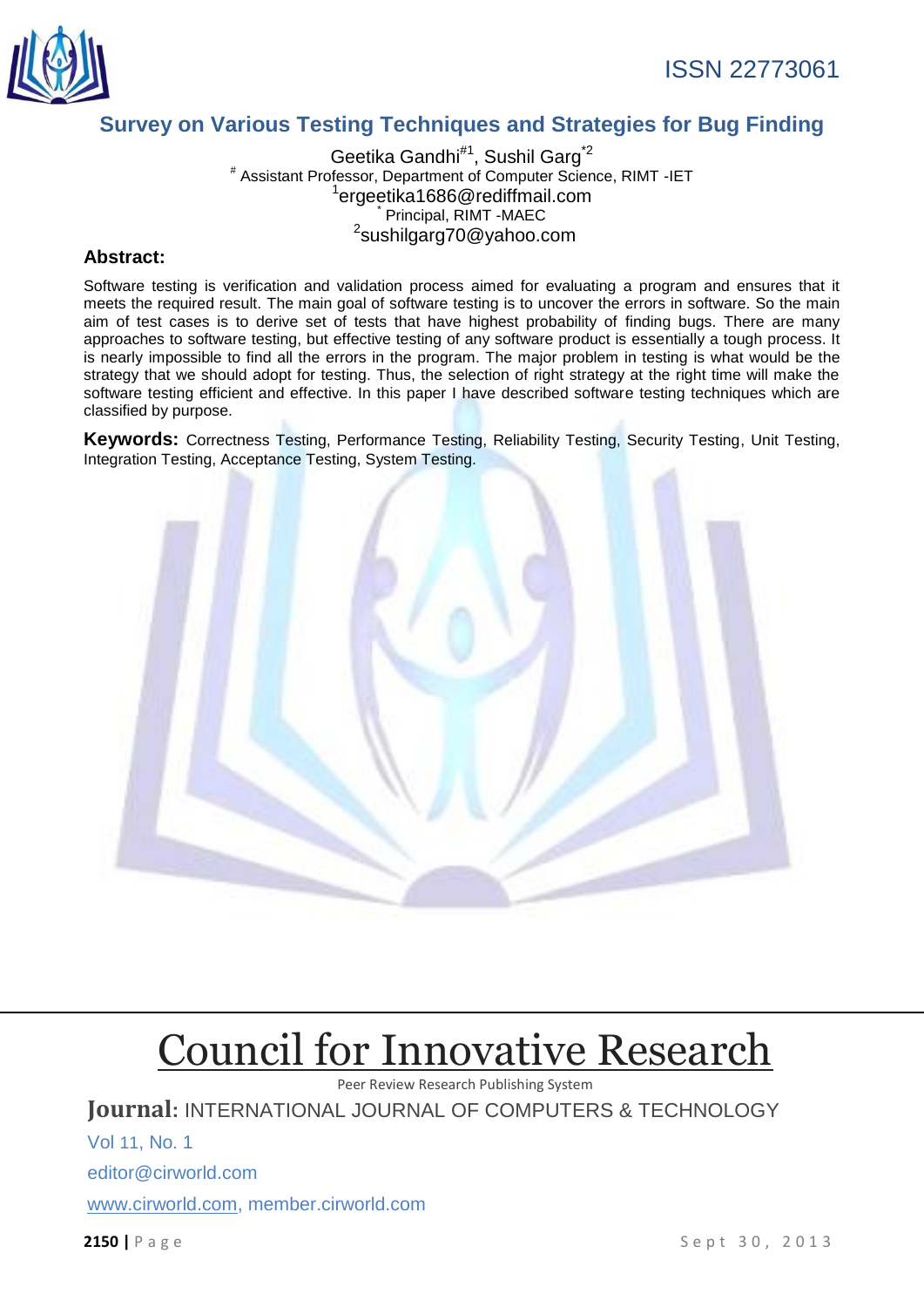

## **INTRODUCTION**

Software testing is a set of activities primarily aimed at finding the maximum errors in software. It also verifies and validate whether the software or system is working correctly. It also analyzes the software. Software testing is not just used for finding and fixing of bugs but it also ensures that the system is working according to the specifications set by the developer. Software testing is a process to make sure that the computer code does what it was designed to do. The main purpose of testing is to maintain quality, attain reliability, correctness, completeness, validation or verification. The general objective of software testing is to check the quality of software system by exercising the software in systematic and controlled circumstances.

## **SOFTWARE TESTING TECHNIQUES**

In this Section the emphasis is mainly on the different software testing Techniques. Software Testing Techniques can be divided into two types:-

A. Manual Testing (Static Testing)

It is a slow and a hard process where testing is done statically .It is done in early phase of life cycle. It is also called static testing. It is done by analyst, developer and testing team. Manual testing Techniques are as follows:-

Walk Through

Informal Review

Technical Review

Inspection

B. Automated Testing (Dynamic Testing)

In this type, the testing is done by running the script on the testing tool. Automated testing is also called dynamic testing. Automated testing is further classified into four types:-

Correctness Testing

Performance Testing

Reliability Testing

Security Testing



Fig 1:-Further classification of Automated software Testing

#### **Correctness Testing :**

 Basic requirement of software is Correctness. The software must me correct in all terms. The tester may or may not know the interior details of the software module under test. Therefore either white box testing or black box testing can be used. Correctness testing has following three forms:-

White box testing

Black box testing

Grey box testing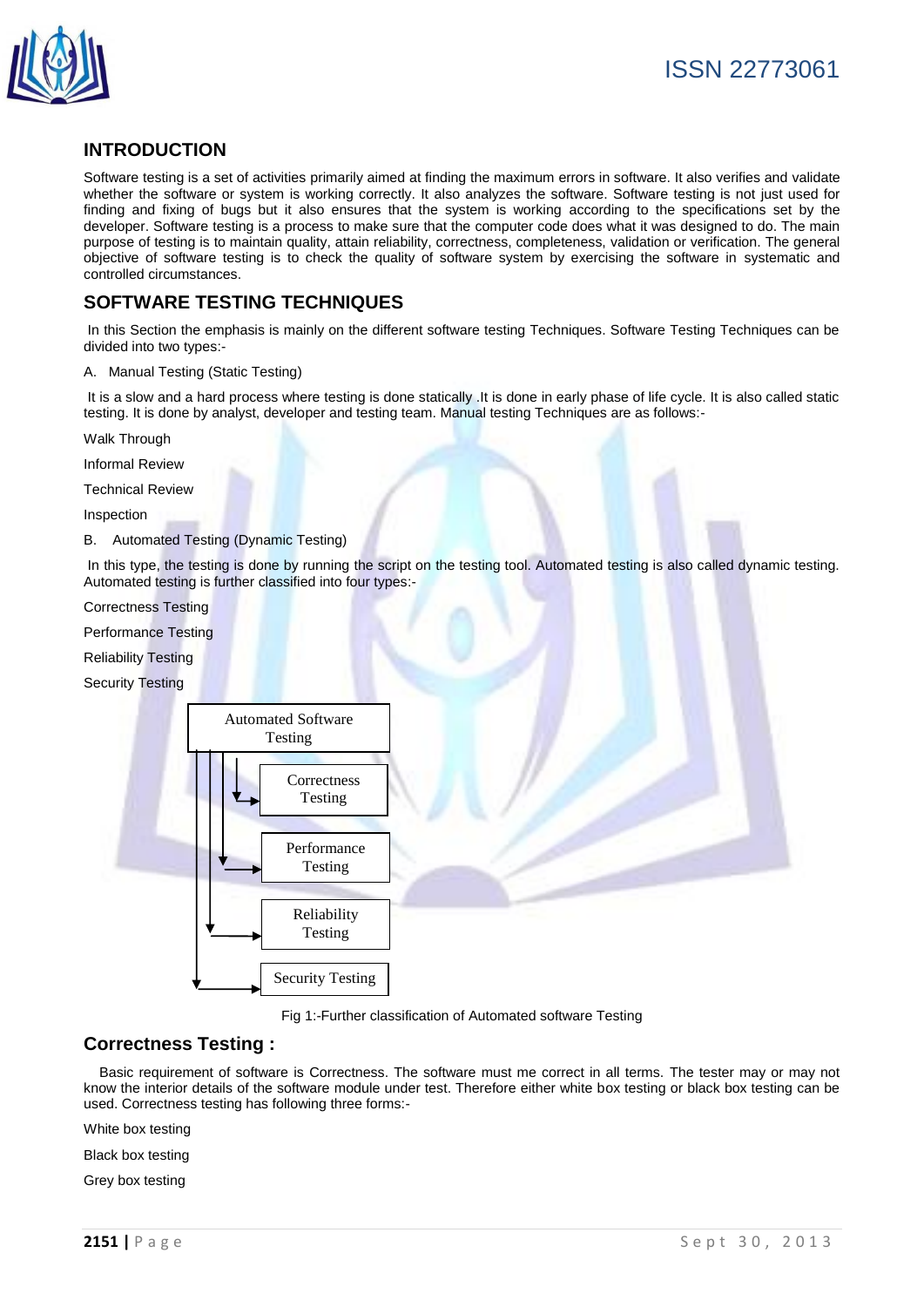

# ISSN 22773061



Fig 2:- Different form of Correctness testing

a) White Box Testing: The highly effective testing in detecting and resolving problem is the White box testing. In this bugs are often found before they cause trouble. White box testing is the checking of how the system processes the input to generate the required output. White box testing is also called clear box testing. While white-box testing can be applied at the unit, integration and system levels of the software testing process. White box testing is considered as a security testing method that can be used to validate the code in accordance to intended design, to validate security functionality, and to uncover exploitable vulnerabilities.

Some Different types of white box testing techniques are as follows:-

- 1) Basis Path Testing
- 2) Loop Testing
- 3) Control Structure Testing

Advantages of white box testing:-

- 1) All logical decisions will be exercised.
- 2) All loops at their boundaries will be executed.
- 3) All modules will be checked at least once.
- 4) For validation maintenance all data structures will be exercised.
- 5) Hidden Errors in codes are revealed.

Disadvantages of white box testing:-

- 1) Omitting Missed out cases in the code.
- 2) It is costly as the internal structure and the code are basic necessities for the tester.
- 3) It is near to impossible to look for every bit of code to find out hidden errors, which results in failure of the application.

b) Black Box Testing: Black box testing examines the output requirements without any knowledge of the internal structure or coding in the program. Basically Black box testing is an integral part of correctness testing. The major goal is to test how well the component matches to the assumed requirements for the component. Black box testing have little or not at all knowledge of the internal logical structure of the system, it only examines the fundamental aspect of the system.

Some Different types of Black box testing techniques are as follows:-

- 1) Equivalent Partitioning
- 2) Boundary value Analysis
- 3) Cause-Effect Graphing Techniques
- 4) Comparison Testing
- 5) Fuzz Testing
- 6) Model-based testing
- Advantages of Black box testing:-
- 1) Black box tester has no concern with the code.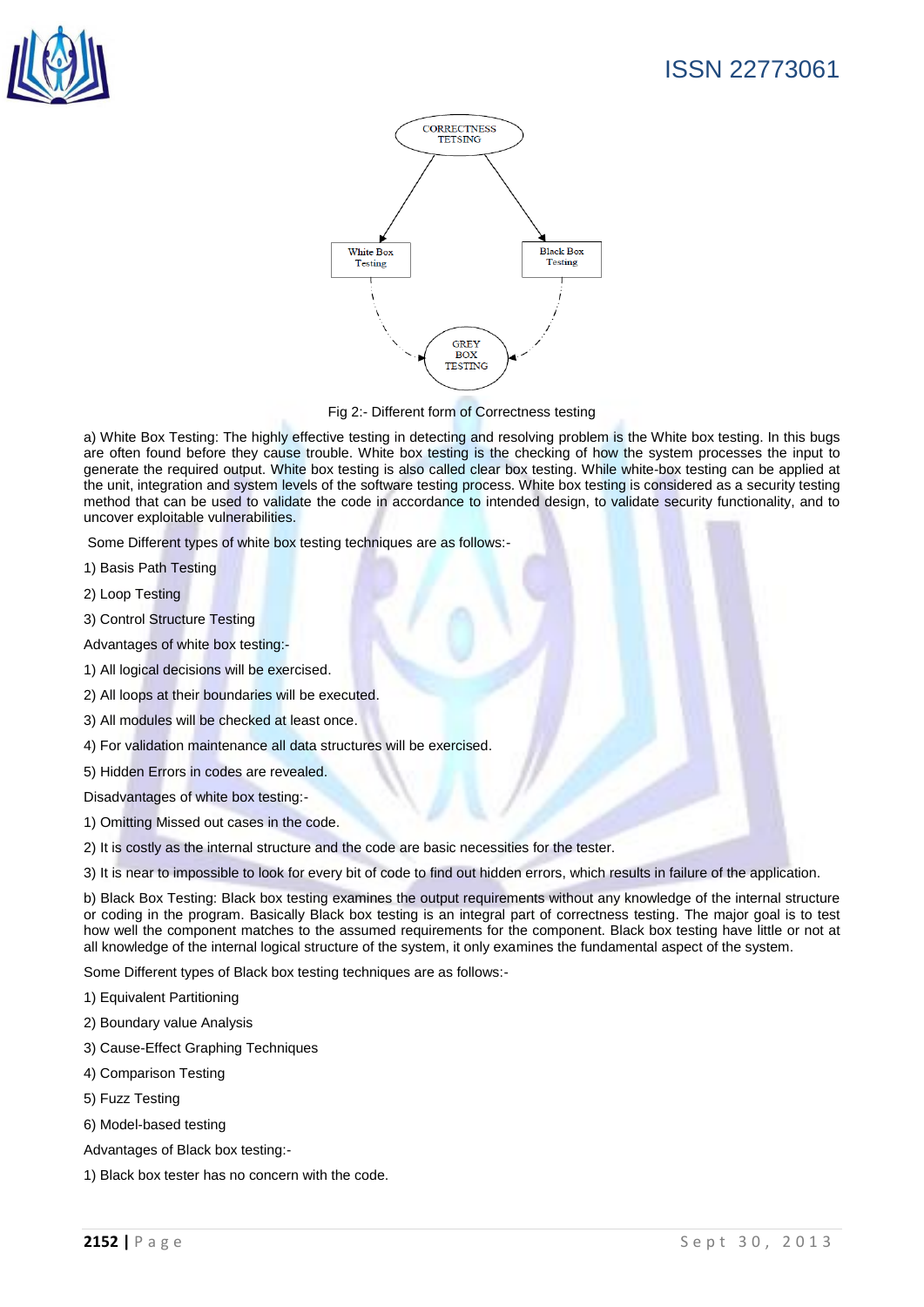

- 2) Test cases are reduced to achieve reasonable testing
- 3) Programmer and tester both are independent of each other.
- 4) More effective on larger units of code than clear box testing.

isadvantages of Black box testing:-

- 1) Test cases are hard to design because of unclear specifications.
- 2) Few possible input can actually be tested.
- 3) Some parts of the back end are never tested.
- 4) Chances of having unidentified paths during this testing.
- 5) Chances of having repetition of tests that are already done by programmer.



c) Grey Box Testing: A methodology used to test software applications is gray box testing. This testing is platform and language independent. Gray box method can be applied in real time using software executing. Gray box testing combines the testing strategies of white box and black box. It is used for testing a module of software against its specifications using some knowledge of its internal working. The understanding of internals of the program in grey box testing is more than black box testing, but less than clear box testing.

#### **Performance Testing**

Performance Testing involve all the phases of testing life cycle as an independent module which involves plan, design, execution, analysis and reporting. All softwares do not have specification on performance explicitly. Performance has always been an issue for driving a computer evolution. The goals of performance testing can be any of these: performance bottleneck identification, performance comparison and evaluation. Performance testing is of two types:-

Load testing: Load testing is the process of testing a computer, peripheral, server, network or applications to its specifications. Load testing can be done under control to compare the capabilities of different systems or to measure the capabilities of a single system. In this we check how the load of many users handled by system.

**Stress testing:** Stress testing is conducted to evaluate a system at or beyond the limits of its specified requirements to determine the load under which it fails and how.

#### **Security Testing**

Software quality, reliability and security are tightly coupled. Flaws in software can be exposed by intruders for security holes. Security testing makes sure that only the authorized user can access the program and the functions available to their security level. The security testing is performed to check any information leakage in encrypting the application or

using different software and hardware firewall.



Fig 3:- Various types of security testing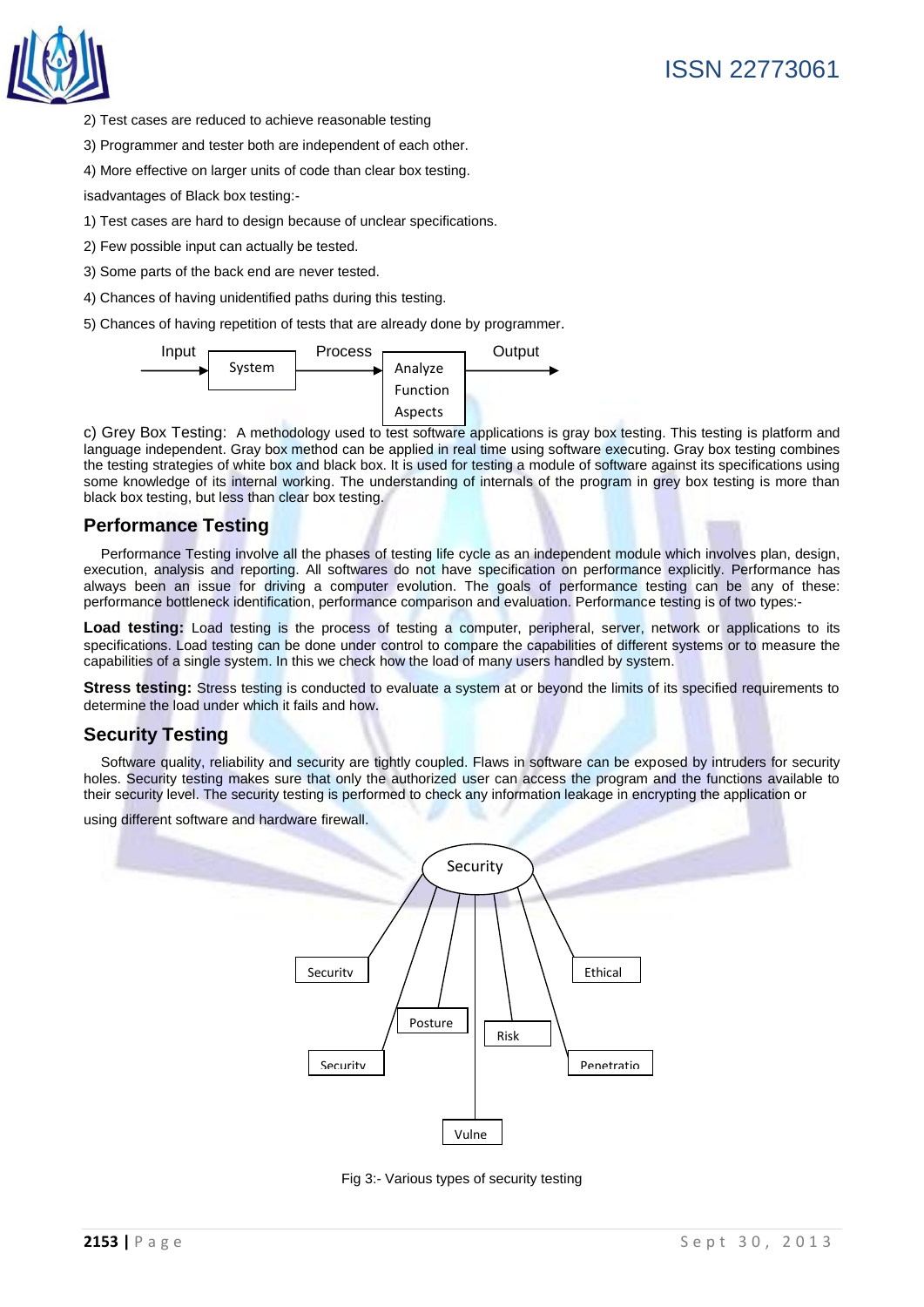

## **Reliability Testing**

 The purpose of reliability testing is to check potential problems as early as possible and to ensure that the system meets its reliability requirements. Reliability testing is related to many aspects of software in which testing process is included; this testing process is an effective sampling method to measure software reliability. In system after software is developed reliability testing techniques like analyze or fix techniques can be carried out to check whether to use the software.

## **SOFTWARE TESTING STRATEGIES**

 A software Testing strategy integrates software test case design methods into a well planned manner that result in successful software construction. Software testing Strategies gives the road map for testing. A testing Strategy should be flexible to promote a customized testing approach. Strategy is generally developed by project managers, software engineer and testing specialist. There are four different software testing strategies.

- A) Unit testing
- B) Integration testing
- C) Acceptance/Validation testing
- D) System testing
- A. Unit Testing

 Unit is the smallest module of any software. It is a collection of lines of code which can be tested. Unit testing is just one level of testing which go together to make the platform of complete system testing. It integrates system level testing and also complements code reviews and walkthroughs. Unit testing is generally considered as a white box test class.

#### Unit testing techniques:

A number of effective testing techniques are usable in unit testing stage. The testing techniques may be broadly divided into three types:

- 1. Functional Testing
- 2. Structural Testing
- 3. Heuristic or Intuitive Testing
- B. Integration Testing

 Integration testing is a systematic technique for constructing the program structure and conducting tests to uncover errors associated with interfacing. The main objective is to take unit tested modules and build a program structure in accordance to design. Different Integration testing Strategies are discussed below:

1) Top down Integration testing 2) Bottom up Integration testing

#### Top down Integration:

Top-down integration testing is an incremental approach to construct program structure. Modules are integrated by moving downward through the structure, beginning from the master module. Modules subordinate to the master module are incorporated into the structure in either a depth-first or breadth-first manner.

#### Bottom up Integration:

Bottom-up integration testing tests the atomic modules. Processing required for components subordinate to a given level is always available because components are integrated from the bottom up.

#### C. Acceptance Testing

 Acceptance testing is carried out to verify if the product is developed as per the standards and specified criteria and meets all the specified requirements. This type of testing is generally carried out by a user/customer where the product is developed by another party. Acceptance testing falls within the black box testing methodology where the user is not very much interested in internal working/coding of the system. In this testing user evaluates the overall functioning of the system and compares it with the requirements specified by them. Hence it is considered as one of the most important testing by user before the system is finally delivered to the end user. It is also known as validation testing or final testing. Acceptance testing is carried out at two different levels; one at the system provider level and another at the end user level.

#### D. System Testing

System testing of software is conducted on a complete, integrated system to evaluate the system with its specified requirements. System testing falls under the scope of black box testing and does not require any knowledge of the inner design of the code. System testing is actually a series of different tests whose primary purpose is to execute the computerbased system.